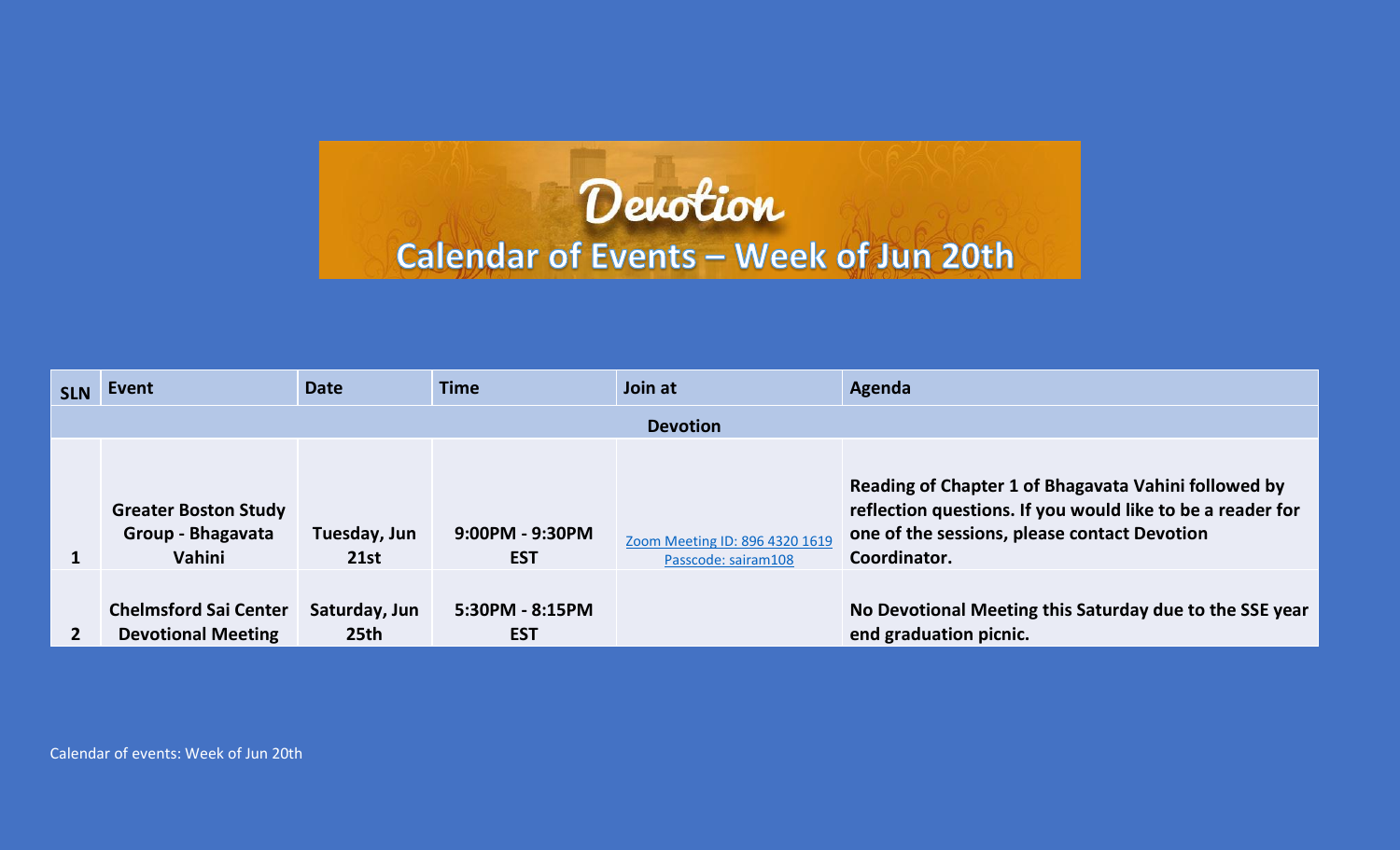## Help Ever Hurt Never

| <b>SLN</b>              | Event                                 | <b>Date</b>         | <b>Time</b> | Join at             | Agenda                                                                                                                                                                |
|-------------------------|---------------------------------------|---------------------|-------------|---------------------|-----------------------------------------------------------------------------------------------------------------------------------------------------------------------|
|                         |                                       |                     |             | <b>Service</b>      |                                                                                                                                                                       |
| $\overline{\mathbf{3}}$ | <b>Afghan Resettlement</b><br>Project | <b>Ongoing</b>      |             | Sign up link        | Looking for tutoring help for the Afghan children & job<br>skills support for adults over the next few months.<br>Please reach out to Deepti if you are able to help. |
| 4                       | <b>LTLC Pizza Service</b>             | Sunday, Jun<br>26th |             | <b>Sign Up Link</b> | Please use the link provided to sign up for pizza service.                                                                                                            |

Calendar of events: Week of Jun 20th